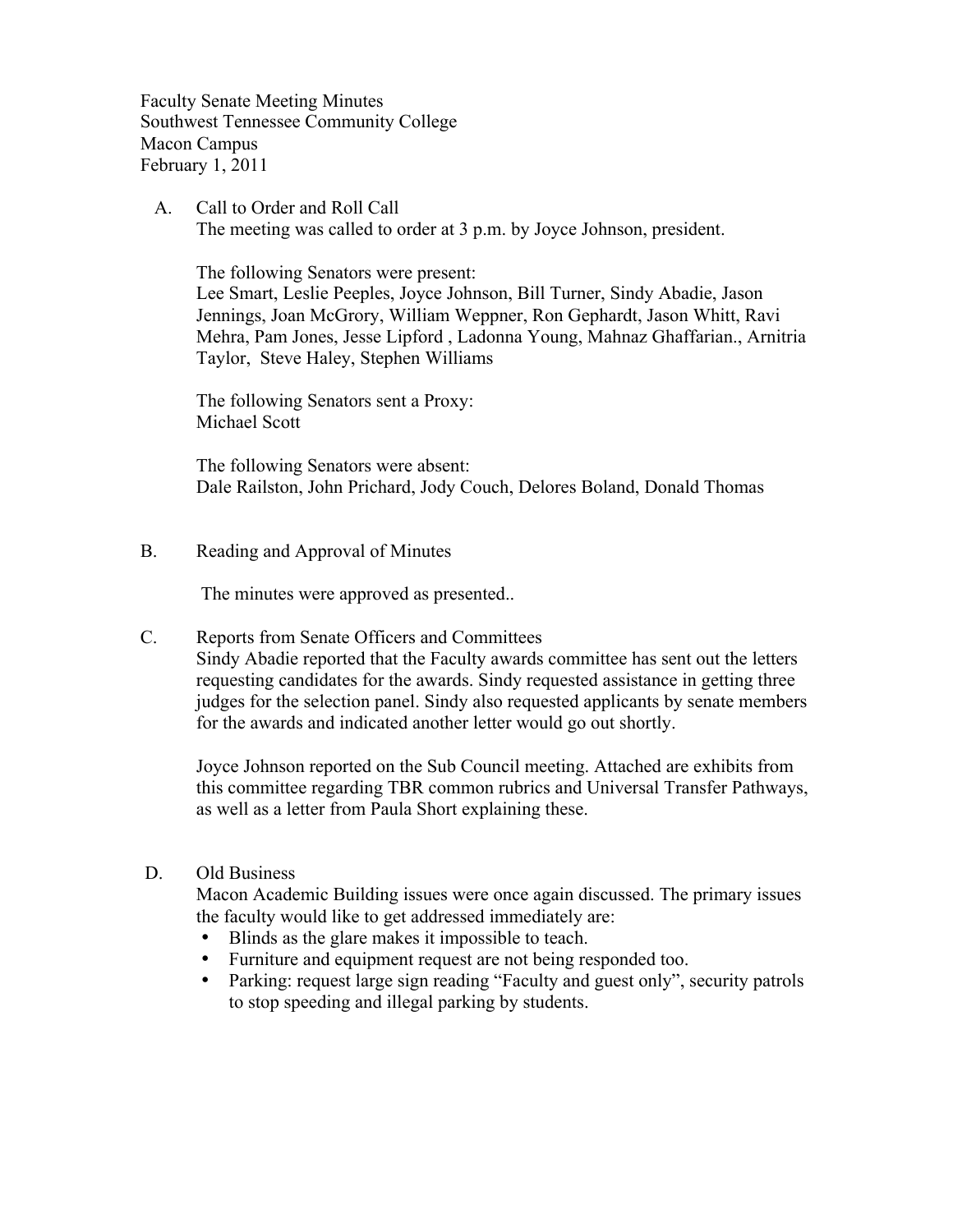E. New Business

 Joyce spoke to Paul Thomas on buy out and the only thing he had to add to information already circulated was that there the program would be resticted to employees based on years of service that would be disclosed shortly.

On the issue of LDA reporting, Dr Tosh told Joyce that the procedures would change next year and that once these were finalized she would inform the faculty through the faculty senate.

Joan McGrory asked the senate to help with the stench in the Thorton building caused by the workout room. This will be addressed and reported on at the next meeting.

The next meeting will be on the Union campus.

The meeting was adjourned at 4:20 PM.

# **2010-2011 Senate**

| 6057 |
|------|
|      |

## **Division Senators**

| <b>Division Senators of Arts and Sciences - Six Seats.</b><br>Language and Literature, Social and Behavioral Sciences, Mathematics, Natural |             |          |                                 |      |  |
|---------------------------------------------------------------------------------------------------------------------------------------------|-------------|----------|---------------------------------|------|--|
| Sciences, and Communications & Graphic and Fine Arts                                                                                        |             |          |                                 |      |  |
| <b>Senator</b>                                                                                                                              | <b>Term</b> | email    | <b>Department</b>               | Ext. |  |
| <b>Ron Gephardt</b>                                                                                                                         | $(09-11)$   | rgephart | Communications,                 | 5159 |  |
|                                                                                                                                             |             |          | <b>Graphics &amp; Fine Arts</b> |      |  |
| <b>Ruthie Couch</b>                                                                                                                         | $(09-11)$   | jcouch   | <b>Mathematics</b>              | 4608 |  |
| <b>Michael Scott</b>                                                                                                                        | $(09-11)$   | mscott   | Communications,                 | 4535 |  |
|                                                                                                                                             |             |          | <b>Graphics and Fine Arts</b>   |      |  |
| Rosie Taylor                                                                                                                                | $(10-12)$   | rdtaylor | <b>Natural Sciences</b>         |      |  |
| <b>Steve Haley</b>                                                                                                                          | $(10-12)$   | shaley   | Social and Behavioral           | 5635 |  |
|                                                                                                                                             |             |          | Sciences                        |      |  |
|                                                                                                                                             |             |          |                                 |      |  |
|                                                                                                                                             |             |          |                                 |      |  |
| <b>Bill Turner</b>                                                                                                                          | $(09-11)$   | wturner  | Mathematics                     | 4254 |  |

**Division Senators of Career Studies - Five Seats.**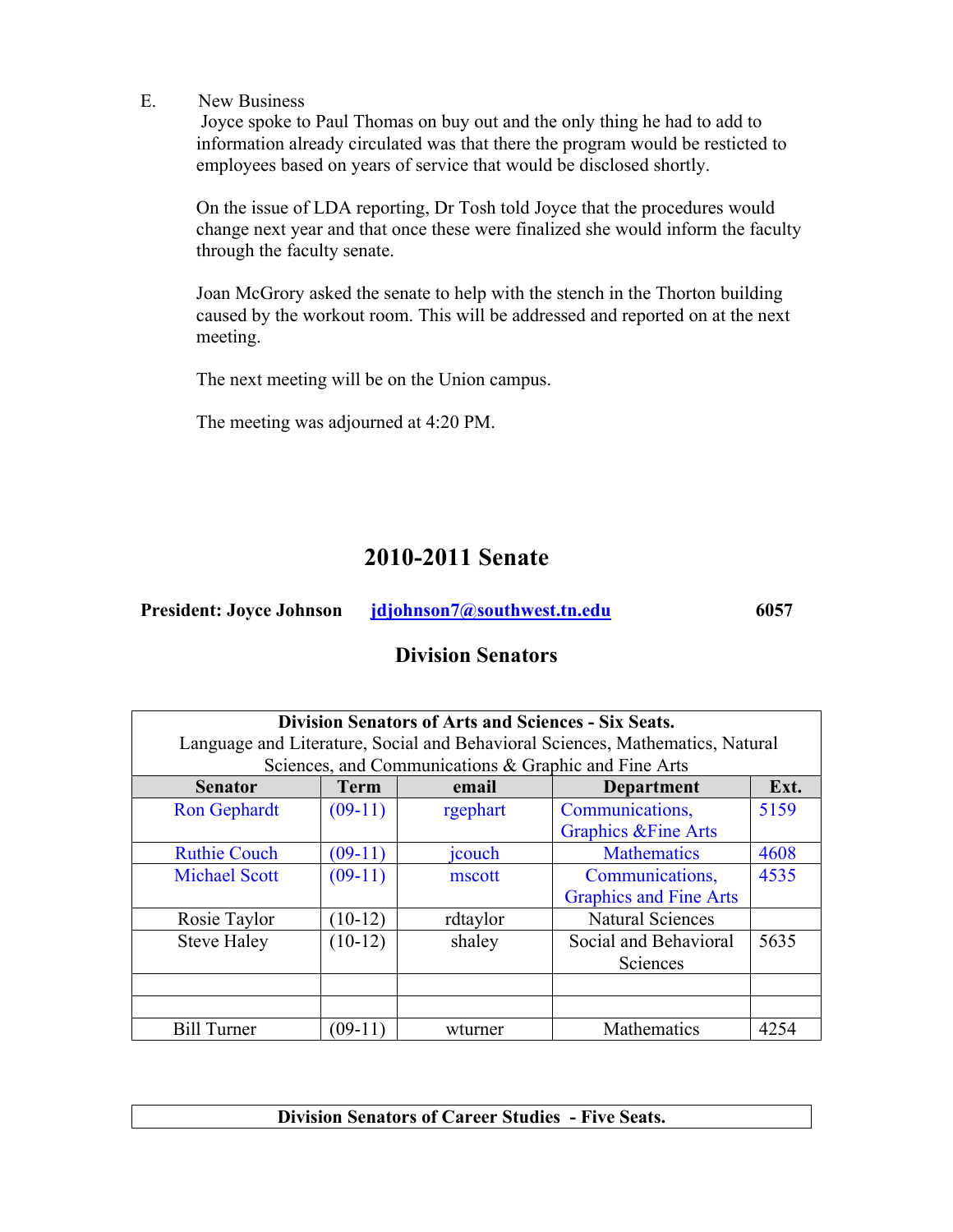| Business, Technologies, Education, Allied Health, Nursing |             |                 |                     |      |
|-----------------------------------------------------------|-------------|-----------------|---------------------|------|
| <b>Senator</b>                                            | <b>Term</b> | email           | <b>Department</b>   | Ext. |
| <b>Joan McGrory</b>                                       | $(09-11)$   | <i>jmcgrory</i> | <b>Business</b>     | 4485 |
| Ravi Mehra                                                | $(10-12)$   | rmehra          | <b>Business</b>     |      |
| Lee Smart                                                 | $10-12)$    | <i>lsmart</i>   | <b>Business</b>     | 5076 |
| <b>Arnitria Taylor</b>                                    | $(09-11)$   | ahawkins        | <b>Technologies</b> | 4735 |
| Sindy Abadie                                              | $(10-12)$   | csabadie        | <b>Business</b>     | 6021 |
|                                                           |             |                 |                     |      |
| Delores Boland                                            | $(10-12)$   | dboland         | Allied Health       | 5416 |

## **Department Senators:**

### **Division: Business, Career Studies & Technology**

## **Departments:**

- Business
- Technologies
- Nursing
- Allied Health
- Education

| <b>Senator</b>          | <b>Term</b> | email<br><b>Department</b> |                     | Ext. |
|-------------------------|-------------|----------------------------|---------------------|------|
| <b>Leslie Peeples</b>   | $(09-11)$   | lpeeples                   | Technologies        | 4006 |
| Mahnaz Ghaffarian       | $(09-11)$   | mghaffarian                | <b>Business</b>     | 5509 |
| <b>Stephen Williams</b> | $(09-11)$   | sfwilliams                 | <b>Technologies</b> | 4989 |
| <b>Dale Railston</b>    | $(09-11)$   | drailston                  | <b>Technologies</b> | 4160 |
| Ladonna Young           | $(10-12)$   |                            | <b>Education</b>    |      |
| Delores Boland          | $(10-12)$   |                            | Allied Health       |      |
| Pam Jones               | $(09-11)$   | Pljones7                   | <b>Nursing</b>      | 5439 |
|                         |             |                            |                     |      |

### **Division: Liberal Studies & Education**

### **Departments**:

- Languages, and Literature
- Communication and Graphic and Fines Arts